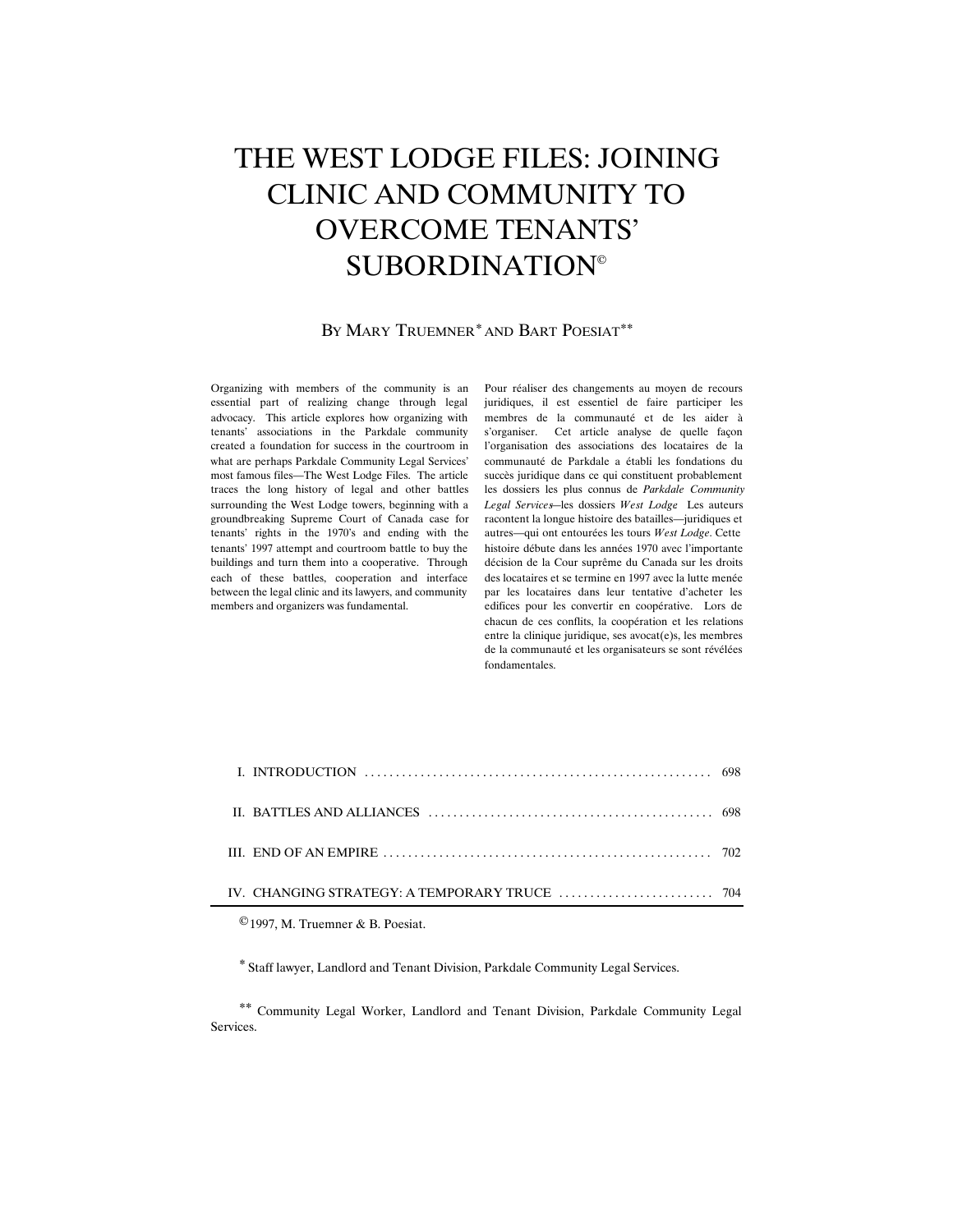| -698 | OSGOODE HALL LAW JOURNAL | [VOL. $35$ NO. $4$ |  |
|------|--------------------------|--------------------|--|
|      |                          |                    |  |
|      |                          |                    |  |

### I. INTRODUCTION

Say the words "West Lodge" at Parkdale Community Legal Services (PCLS), and you will receive a look of sympathy from anyone who has worked there for more than a month. Although a multitude of PCLS file numbers and litigants have been attached to the two high-rise apartment buildings of 103 and 105 West Lodge Avenue, there has been a decades-long, continuous and single conflict between the tenants and the various landlords of the complex. PCLS has represented individual tenants in the courts, but the conflict is basically one in which a lowincome community of tenants, without any means, struggles against powerful financial and property interests.

Throughout the conflict, not only courts, but also city councillors, community groups and media have been used by the tenants in their organizing to correct the severe security and disrepair problems that haunt the two towers on West Lodge Avenue. Without community organizing, our legal successes would have been empty and singular remedies. In examples like the following West Lodge stories, PCLS reconfirms its founding belief that grass roots support and community organizing are necessary in meaningful legal work for tenants.

## II. BATTLES AND ALLIANCES

In his article, "*Pajelle Investments Ltd.* V. *Herbold*: On the Importance of Having a Convenient Enemy,"*1* Brian Bucknall describes the evolution of a tenants' victory from the county court decision in 1972*2* to the decision of the Supreme Court of Canada in 1975.*3* The tenants, Lillian Herbold and her daughter, had rented a unit in the West Lodge Towers advertised as an apartment with air-conditioning and access to a swimming pool. Certainly, in the 1960s, the West Lodge

*<sup>1</sup>* (1997) 35 Osgoode Hall L.J. 685.

*<sup>2</sup>* MacRae, Co. Ct. J., (7 July 1972) [unreported] [hereinafter *Herbold*].

*<sup>3</sup> Pajelle Investments Ltd.* v. *Herbold*, [1976] 2 S.C.R. 520.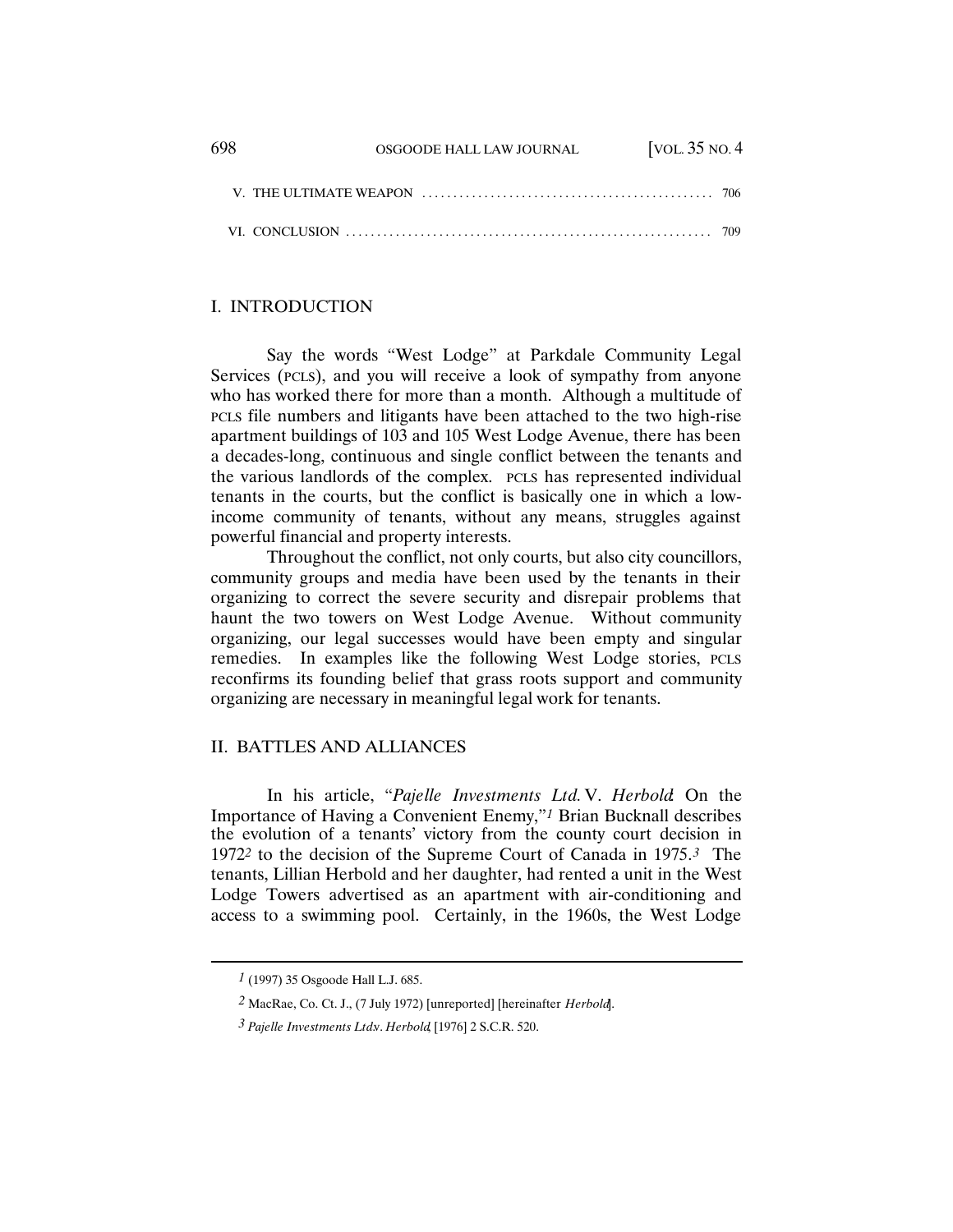Towers were developed with relatively wealthy tenants in mind. Indeed, Tommy Hunter, one of Canada's best known singers, lived in one of the West Lodge penthouse apartments in the early days. Ontario Premier John Robarts opened the complex with much fanfare in 1965. At that time, West Lodge Towers made the front page of a prominent architecture magazine.

By the 1970s, however, the complex was already sliding downhill in terms of general disrepair and lack of services. The evidence of the tenants in *Herbold* was that their apartment building was in a deplorable condition of repair. However, because the landlord had remedied most of the disrepair items listed in an inspector's report from the City of Toronto's housing standards division, the learned trial judge dealt only with the issues of the inoperable swimming pool and the lack of air-conditioning.

Ms. Herbold's landlord, Pajelle Investments Ltd.,*4* argued that the air-conditioning and pool's disrepair was not subject to the recently legislated requirement of landlords to provide and maintain "the rented premises in a good state of repair and fit for habitation."*5* Nevertheless, all appeal courts affirmed the county court judge's decision that a landlord is required to maintain in a state of good repair more than just the individual apartment unit,*6* such as the swimming pool and air conditioning systems.

Indeed, *Herbold* was a landmark decision for West Lodge tenants and, more generally, for tenants in Ontario. Bucknall contends that this victory was only possible because of the exceptionally stubborn personality behind the corporate landlord. Mr. Wynn was determined to fight the new tenants' regime to the bitter end, no matter the cost, or the likelihood of success. Contrarily, as Bucknall points out in his article, the Herbolds moved out before the appeal process began. It was not PCLS's client, then, who inspired and motivated the defence of appeal after appeal. The driving force behind the Herbolds' case was the West Lodge Tenants' Association (WLTA), formed with the help of the Parkdale Tenants' Association (PTA), which had existed prior to PCLS's birth.

Two years later, when *Herbold* was being appealed to the Ontario Court of Appeal, the disrepair at issue continued to exist.

*<sup>4</sup>* The owner of Pajelle Investments Ltd, Phil Wynn, named the company for his three sons: *Pa*ul, *Je*ff, and *Le*slie.

*<sup>5</sup> Landlord and Tenant Act*, R.S.O. 1970, c. 236, s. 96(1) (now R.S.O. 1990. c.L.7, s.94(1).

*<sup>6</sup>* (1974), 47 D.L.R. (3d) 321 (Ont. C.A.).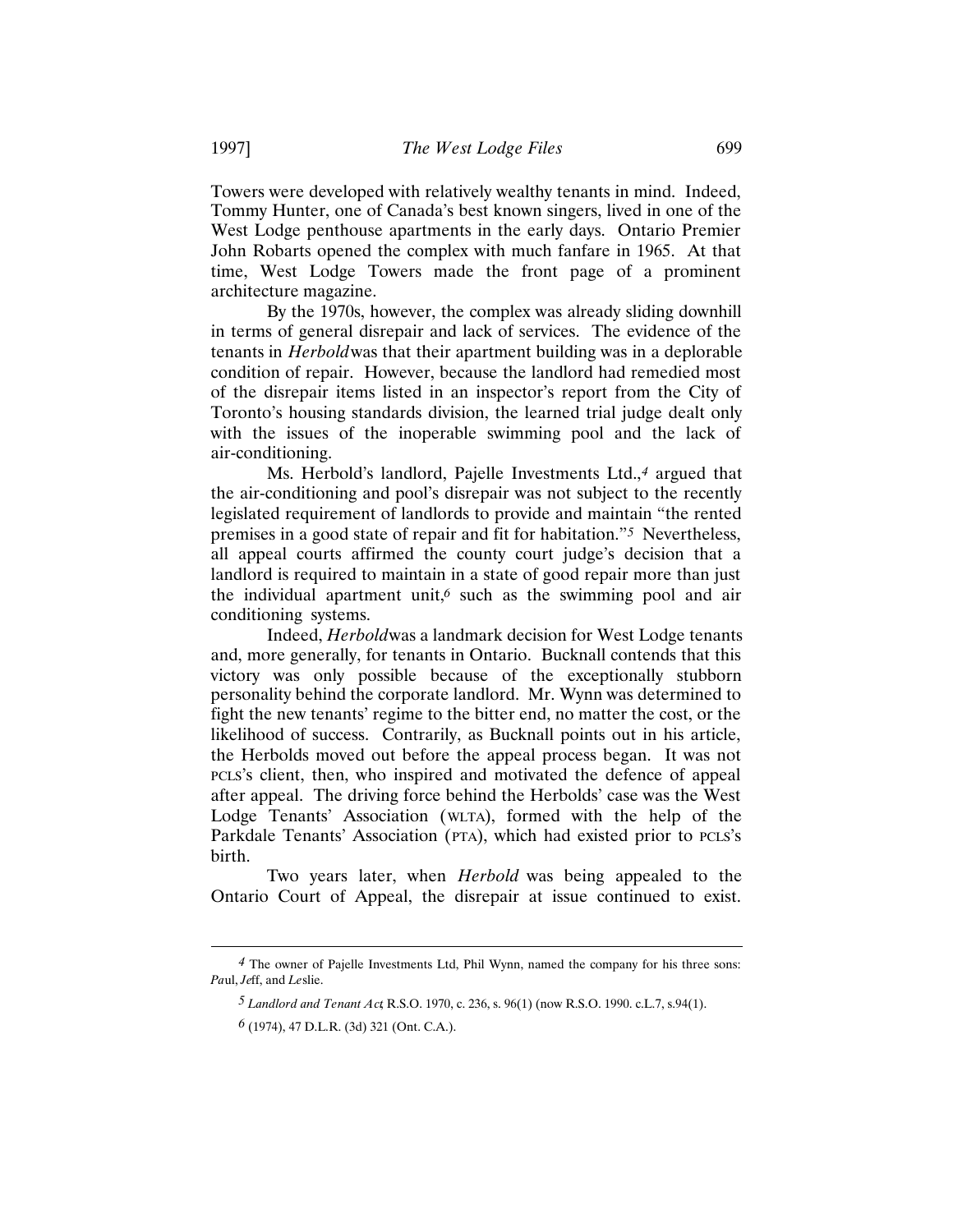Having tested the meaning of one aspect of the repair section of the new landlord and tenant legislation, the WLTA wanted to go further and continued to organize. The PTA and the WLTA continued to protest the increasingly alarming extent of disrepair in the complex—especially 105, which was stripped to furnish the repair needs of 103. From that effort, some of the tenants at West Lodge withheld their rents on the basis that the building continued to be in a state of bad repair.

Never before had a rent strike been addressed in the courts, nor had disrepair been addressed with such support. In the resulting case, *Re Quann and Pajelle Investments Limited*, the evidence of disrepair from the applicant tenants was overwhelming. Not only was the city's building inspector there to testify, but also representatives of the city's development department, the fire department (director of fire prevention), the crime prevention department of the police, and the Ministry of Consumer and Commercial Relations, elevator licensing branch. More important problems than the lack of advertised pool facilities and air-conditioning were at issue. Disrepair of the elevators servicing the eighteen floors, system failures of garbage disposal and fire safety, lack of hot water, and disrepair in the laundry rooms and the hallways were the focus of the trial.

Phil Wynn, on behalf of the landlord, testified that the disrepair was the fault of vandalism, and that much of the disrepair had not been reported to the landlord. The county court judge allowed the withholding of rent (it was paid into court once the application commenced), ordered an abatement of rent, ordered that repairs be made, and that a security system be installed, including the hiring of security guards.*8*

Although this court victory was an incredible achievement for the tenant population in Ontario, it did not rectify the disrepair problems in the West Lodge complex. Some clean up was made, but it did not last. The fact that the pool has not since seen a drop of water has been the least of the tenants' worries.

Into the 1980s, the buildings continued to deteriorate. The Wynn family sold the buildings, but maintained an interest as a mortgagee. The various successor landlords continued to siphon rents from the tenants without putting revenue for repair back into the building. The landlords became interested in the money game being

*<sup>7</sup>* (1975), 7 O.R. (2d) 769 (Co. Ct.) [hereinafter *Quann*].

*<sup>8</sup> Ibid*. at 792.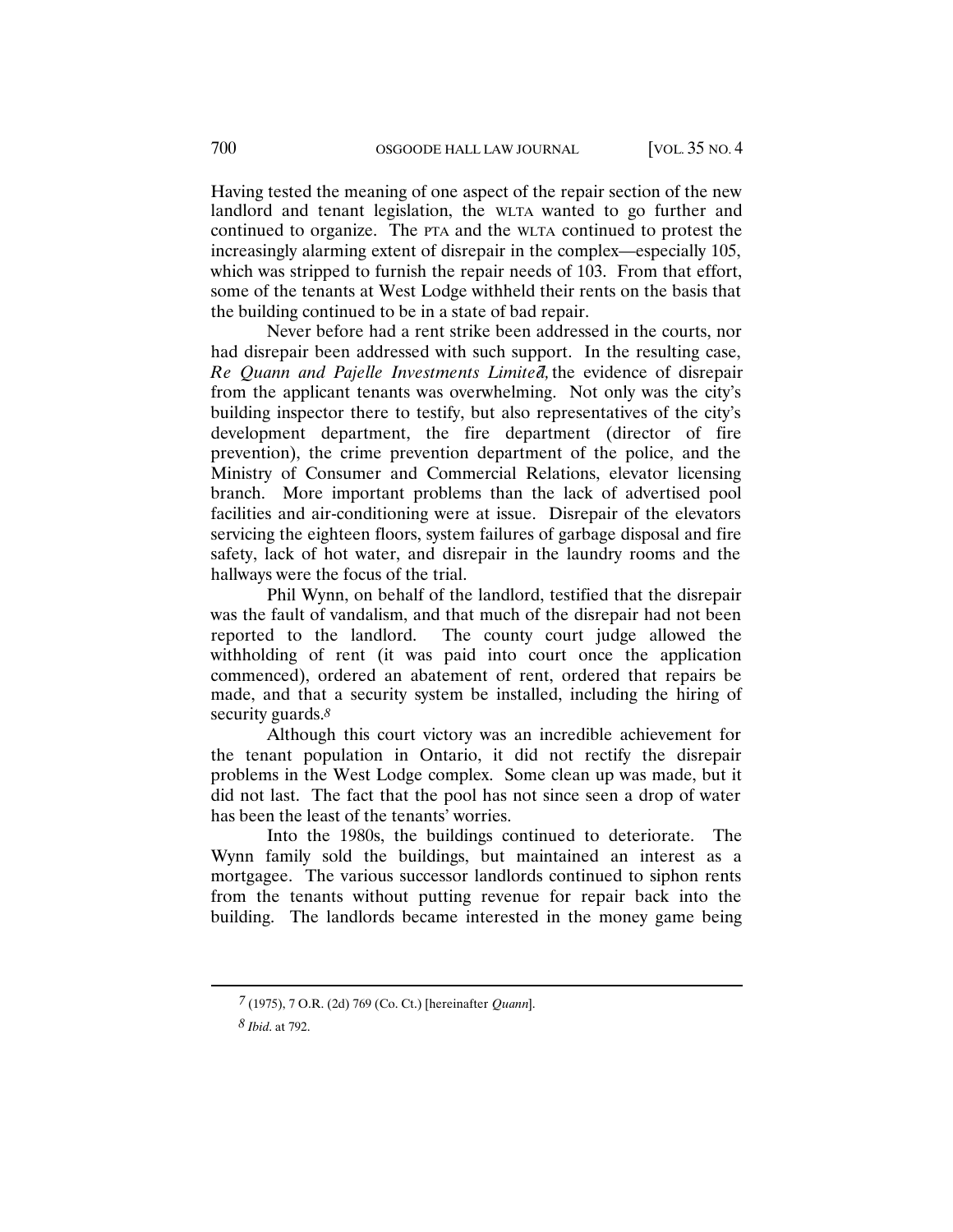played at Rent Control Boards, where a landlord could apply for rent increases above the legislated guidelines.

By 1987, the tenants had organized with city officials to target the disrepair of the West Lodge Towers. A blitz of city inspections in both towers resulted in hundreds of work orders against the landlord of the time, West Island Investments, which later became Zaidan Realty Corp. of Montreal. The substantial body of necessary repairs was not made, and tenants successfully worked with the Ministry of Housing to freeze the rents at their 1 October 1990 level pursuant to the Ministry's Orders Preventing Rent Increases or OPRIs.

Simultaneously, the WLTA was strategizing around the issue of another rent strike, and early preparations were made. By 1990, a major effort was underway. The result was *Tagwerkerv*. Zaidan Realty Corp.<sup>9</sup> a case where sixty-four tenants made joint applications for an abatement of rent against Zaidan Realty Corp. Their application was heard in February 1991. Once again, the tenants did a lot of ground work in the preparation of the trial. The list of witnesses for the tenants resembled the impressive list of witnesses testifying in *Quann*.

After hearing all of the evidence, Mr. Justice Hoilett concluded:

[T]he standard of maintenance of the common areas of the two buildings is of such a low standard that it borders on abandonment; visually they are an eyesore and the stenches often do violence to the olfactory sensibilities; security in the buildings is minimal, at best, and may well be a significant contributory factor to the vandalism of which the landlord complains; all services in the building are of very low quality.*10*

Interestingly, the judge dismissed any argument that tenants paying low rents might expect such conditions of the West Lodge Towers:

> But even at the lowest end of the scale tenants should not be required to live in circumstances that would sully the image of any civilized society.*11*

Needless to say, evictions were not allowed and abatements of 35 per cent were granted. The rest of the rent withheld by the tenants was to be dedicated to the repairs of the building.

The core group of sixty-four tenants in *Tagwerker* was supported by the majority of tenants in both towers on West Lodge Avenue. But it was the core group that suffered throughout the time of the litigation. The landlord sued the tenant litigants who acted as rent collectors during the strike for conspiracy to defraud the landlord of rental income.

*<sup>9</sup>* (1991), 5 O.R. (3d) 129 (Gen. Div.) [hereinafter *Tagwerker*].

*<sup>10</sup>Ibid.* at 139.

*<sup>11</sup> Ibid.* at 140.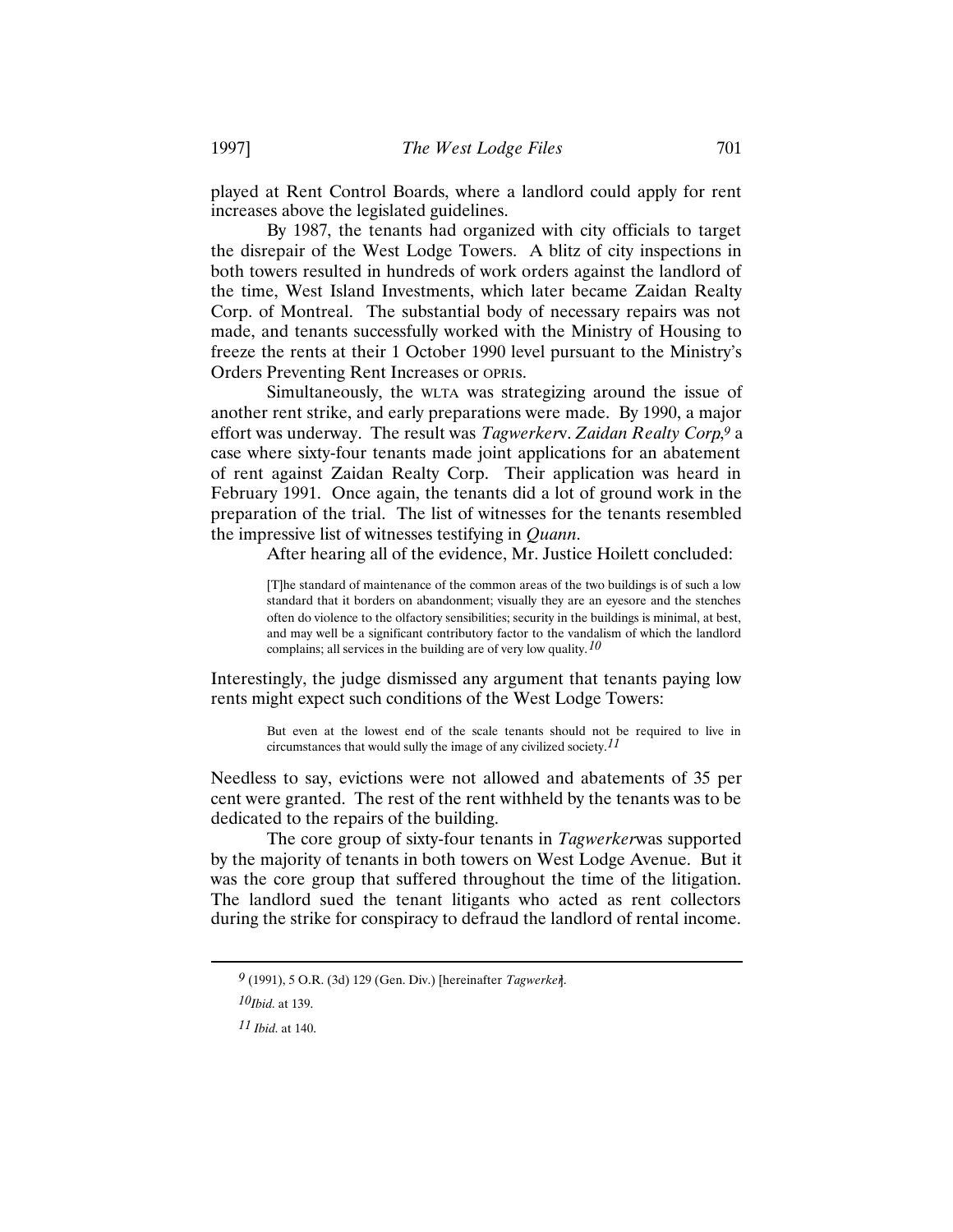PCLS was also sued for counselling the tenants. Neither of the landlord's actions were successful, but both were exhausting for the tenants*12* and the resources of the clinic.

Similarly, rent strikers were summarily evicted without due process, and PCLS went through an immense effort to set aside their eviction orders. Rent strikers were denied their legitimate parking privileges in the garage, and ticketed for illegal parking. PCLS students spent a major portion of their summer fighting these tickets. Rent strikers' cars were vandalized. The landlord allegedly towed the car of the WLTA's president from the parking garage.*13*

Needless to say, tenants became disheartened by the landlord's constant attempts to sabotage their legal rebellion. It was necessary for clinic staff to support in every way the tenant's organizing, not only through legal defense, but also in organizing press conferences and demonstrations. The clinic wanted to ensure that the West Lodge case was constantly in the news, and that the politicians did not lose interest in the plight of the tenants. This sort of support renewed energy, and enabled the tenants to remain organized until the *Tagwerker* trial was finished.

The rent strike and the ongoing publicity from the demonstrations and press events associated with the rent strike (organized by PCLS and the WLTA) had a political "ripple effect" at both the municipal and the provincial levels of government. The name "West Lodge" became synonymous with "slum building" in tenant circles. It was the "West Lodge" syndrome that became central to the City of Toronto's "high rise rehabilitation task force," which was formed by the city to address the urgent and hazardous disrepair situations in about thirty similar buildings in Toronto.

### III. END OF AN EMPIRE

Conflict between the tenants and the landlord at the West Lodge towers continued. In December of 1993, the heating system at 103 West Lodge Ave. completely failed. As Toronto's coldest winter in years wore on, both towers experienced serious problems with their heating systems. The WLTA organized political action to support the legal action undertaken in the courts, which, on its own, produced no lasting remedy—and no heat.

*<sup>12</sup>* Interview with Anna Thaker, president of the WLTA (17 November 1997).

*<sup>13</sup> Ibid.*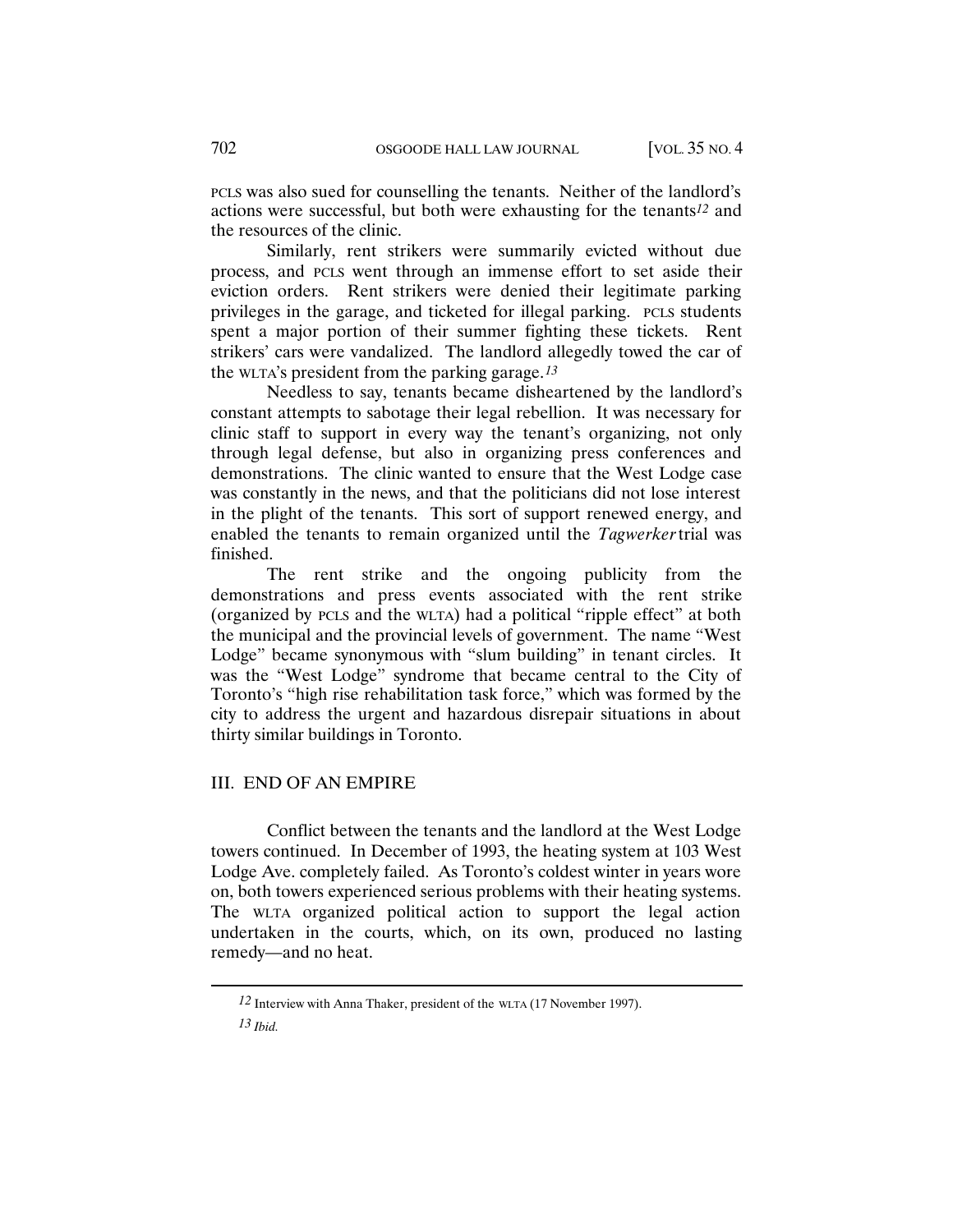The tenants took to the streets in protest. They orchestrated an event in front of City Hall that attracted the media, and then invaded the city council chambers, where the council was debating its budget. The tenants demanded, under the glare of the television cameras, that West Lodge be debated immediately as an emergency item. With their children accompanying them, the tenants threatened to sleep in council chambers if their issue was not addressed. They got what they wanted with the support of a few sympathetic councillors, and the West Lodge property became a priority item on the city's agenda.

Representatives of the city's departments of buildings and inspections, fire, and health began to inspect the property, bringing back to the councillors reports of nearly uninhabitable buildings. The legal department also became involved in various actions against Zaidan for non-compliance with municipal legislation such as the Fire Code and City of Toronto By-Laws. At this time, councillors began speculating about the possibility of taking over the building.

By June of 1994, Zaidan had stopped paying gas and hydro bills, city property taxes, and payments to the mortgagees. Of course, they also refused to make any repairs. Then, they abandoned the building, taking with them all rent records and office equipment and delivering the keys to the mayor. The city passed on the keys to one of the mortgagees, 981673 Ontario Limited, a company controlled by none other than the Wynn family.

As mortgagee in possession, the Wynn's company was the complex's new landlord. Pressure by the WLTA concerning heating and security resulted in the city demanding a new heating system and the presence of a private security company on the premises. The mortgagee in possession was not effecting repairs, nor was it complying with approximately six hundred work orders issued on the complex. The city was going to court regularly to try to enforce orders, but the tenants decided to support this effort with one of their own.

While failing to effect repairs or to provide adequate security, the mortgagee in possession initiated eviction proceedings against an unprecedented number of tenants for whatever reason possible, and the WLTA felt extremely vulnerable. *14* PCLS represented forty-six tenants, who had received eviction notices and counter-claimed for abatements because of the disrepair. Instead of joining all applications, it was agreed that the case of Heather Jessome, one of the tenants, would serve as the test case for all of the applications.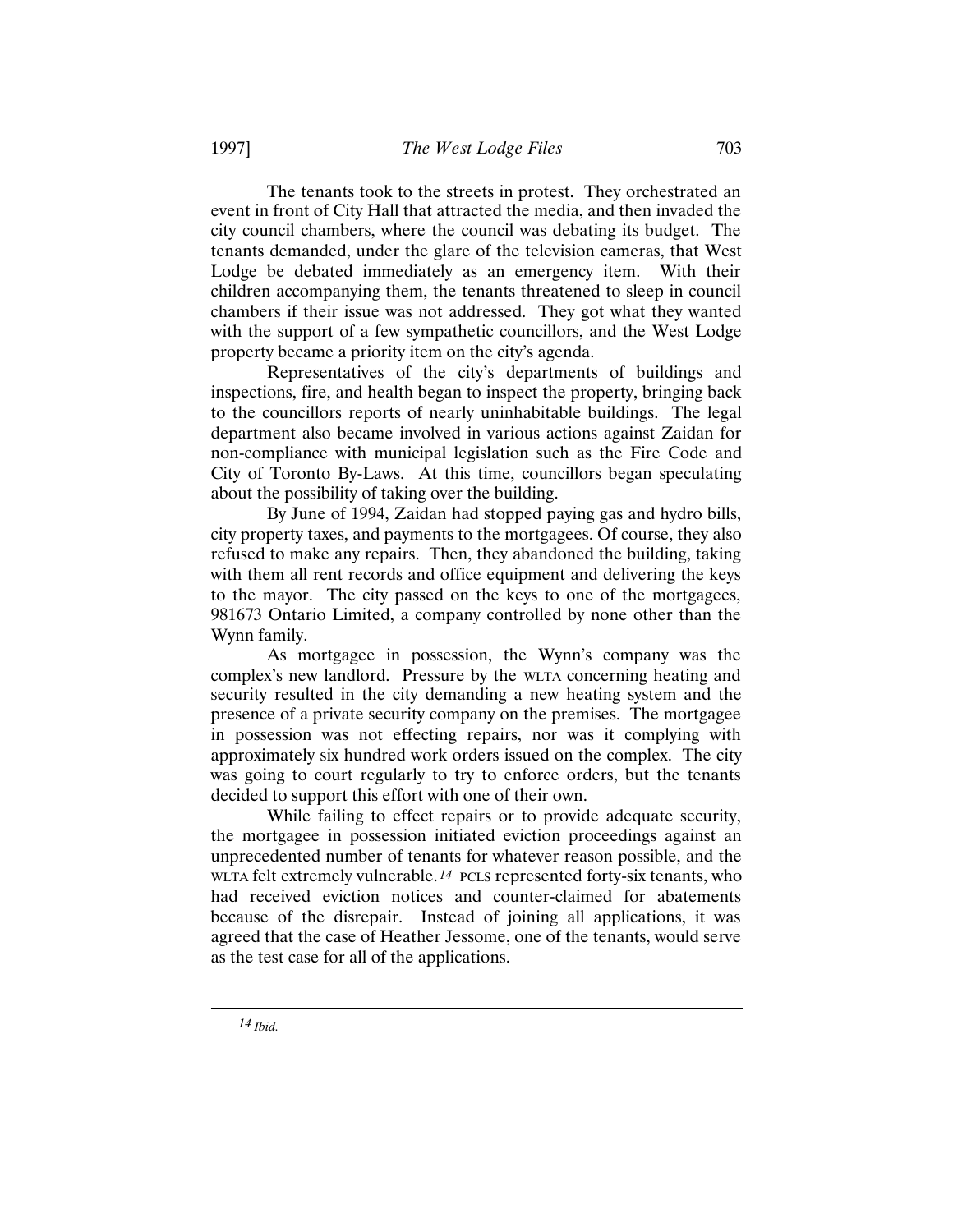In *981673 Ontario Ltd.* v. *Jessome*,*15* extensive evidence was led of the serious disrepair which the learned trial judge found "could almost be described as *Tagwerker* v. *Zaidan Realty Corp.* revisited."*16* An abatement of 30 per cent was ordered, 20 per cent of which represented the disrepair in the common areas such as the elevators, electrical and fire protection systems and boilers. As a result of the decision, tenants who were not a part of the original forty-six applications came to the clinic seeking the same kind of abatement, and letters were prepared for each one, advising them how much they could withhold pursuant to the *Jessome* decision. The landlord lost a significant flow of rental revenue, and, for a time, the tenants felt victorious. The Wynns, however, went to court for an injunction, and were successful. The clinic appealed, but the appeal was never heard because the Wynn's corporation abandoned management of the building reverting to its position as a regular mortgagee.

## IV. CHANGING STRATEGY: A TEMPORARY TRUCE

Prior to the abandonment of the building by the mortgagee in possession in June, 1995, the WLTA and PCLS came to realize that slamming work orders with follow-up court action was not solving the problems of the tenants. Political strategizing was necessary. Informal negotiations between the city, PCLS, and the WLTA resulted in the city's neighbourhood committee recommending to city council that temporary ownership of the West Lodge Towers by the city be investigated and that the city support the WLTA in converting the building to a non-profit housing cooperative by all means possible. These recommendations were subsequently accepted by council. When the Wynns as mortgagee in possession initially abandoned management of the complex that June of 1995, the city immediately applied to commercial court for an independent receiver to operate the building, and an interim receiver was accordingly appointed.*17*

After extensive litigation between the city and the Wynns, who had changed their minds and wanted the building back, the appointment

*<sup>15</sup>* (1994), 21 O.R. (3d) 343 (Gen. Div.) [hereinafter *Jessome*].

*<sup>16</sup> Ibid.* at 344.

<sup>17</sup> The Corporation of the City of Toronto. Zaidan Realty Corporation and 981673 Ontario Ltd. (22 June 1995), No. RE5184/94 (Ont. Ct. (Gen. Div.)), Wilkins J. [unreported].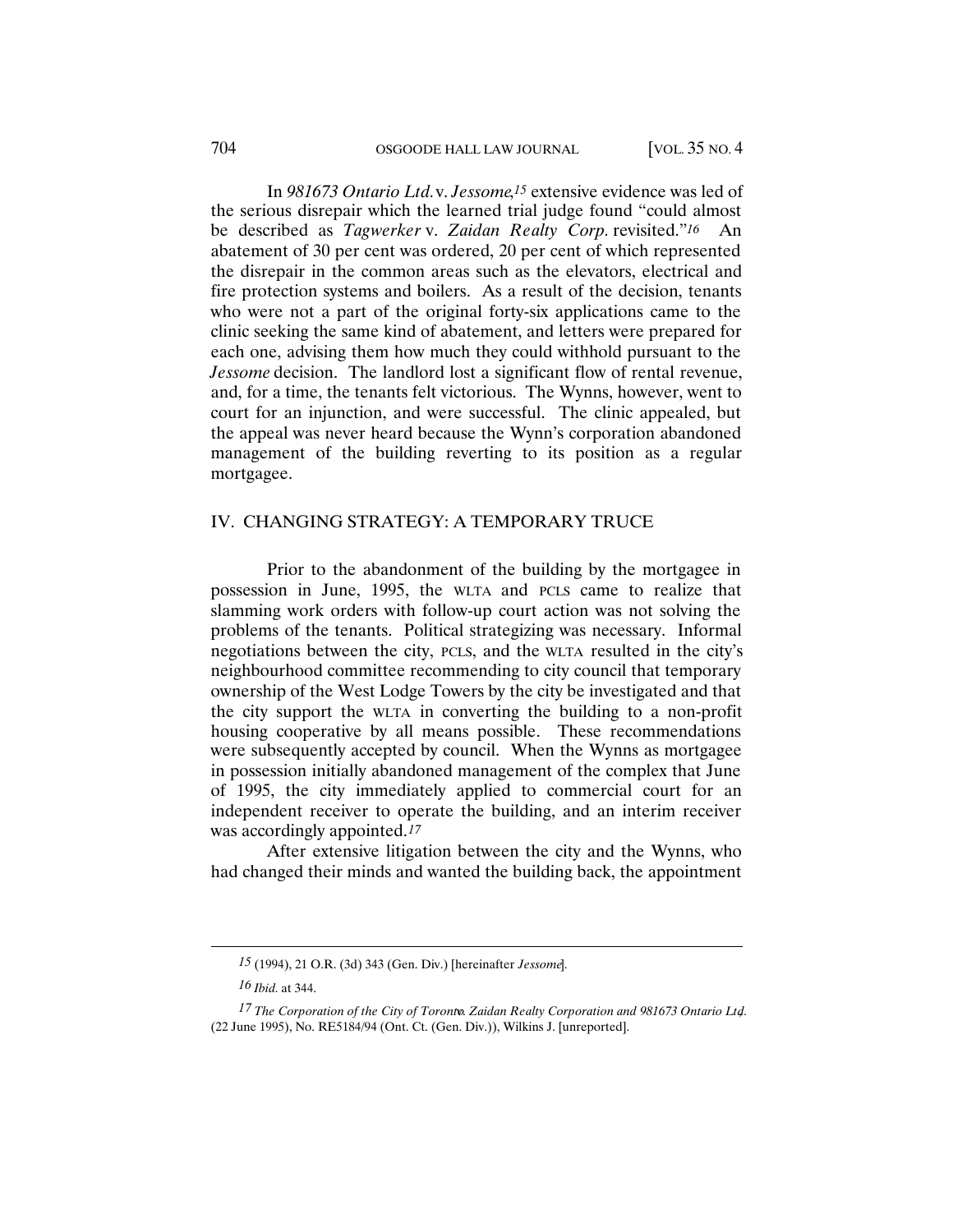of the receiver was confirmed.*18* As a part of the appointment order, the receiver was obligated to abide by rehabilitation and management plans authored by the city in consultation with the WLTA. In addition, the receiver was ordered to sell the building after rehabilitating it.

Today, the WLTA laments this time as a lost opportunity for the city to have taken possession of the building, given its position as a major creditor. The city continued to be owed approximately \$4,000,000 in taxes as well as encumbrances of hydro and gas bills never paid by landlords of the complex. Instead, the city had a receiver appointed.

It cannot be emphasized enough how much political work the tenants did with support from PCLS when it was clear that legal work was not achieving their desired result: the building's rehabilitation. Without the tenants and PCLS's constant pressure on the city, the case specific challenges against landlords would have remained the exclusive venue for tenants to address the disrepair.

When the receiver took over the possession of the building, one of its main concerns was making the building safe for the tenants and their families, both with respect to making repairs and to installing proper security. Security was poor and there were problems with drug trafficking on many floors of the towers. No one would venture into the stairwells, and tenants complained of constant crime. The fire security system was almost non-existent. The elevators were unpredictable, and on more than one occasion, ambulance attendants were unable to access tenants needing assistance on the upper floors.*19*

The WLTA recognized a good landlord in the property management company that was placed in the building by the receiver. PCLS and the WLTA made a deal with the receiver not to seek abatements and to pay rents up to the maximum allowable amount on the condition that all rental income of the property would be applied to its rehabilitation. The receiver rehabilitated the building, replacing the infrastructure and making necessary repairs pursuant to the court order that appointed the receiver, and in consultation with the WLTA. The receiver's ultimate goal was to prepare the building for sale.

18 The Corporation of the City of Toronto. Zaidan Realty Corporation and 981673 Ontario Ltd. (25 October 1995), No. B243/95 (Ont. Ct. (Gen. Div.)), Blair J. [unreported].

*<sup>19</sup> Supra* note 12.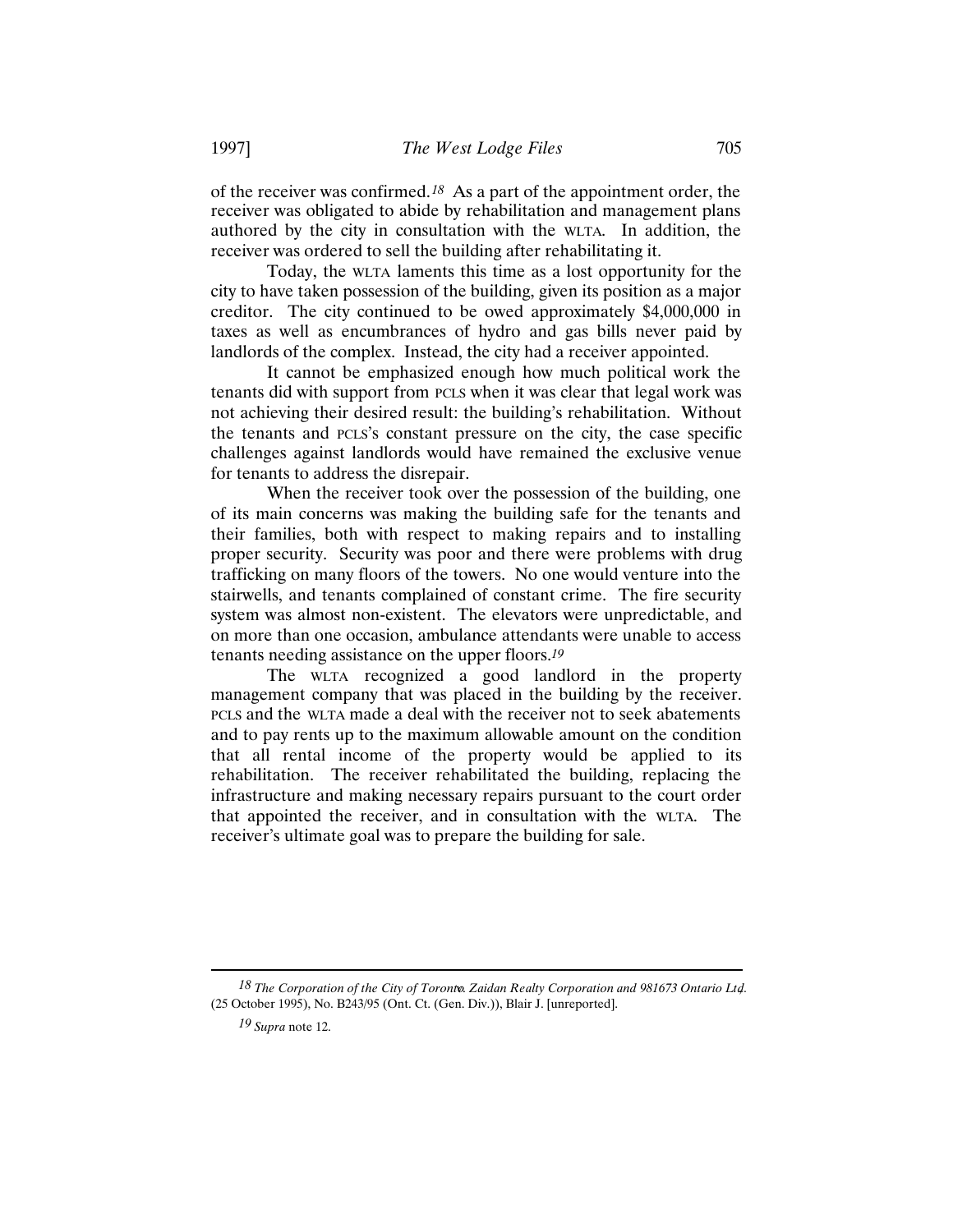#### V. THE ULTIMATE WEAPON

Since the early 1990s, discussions with the WLTA, the Parkdale Tenants Association and PCLS on how to find a permanent solution to the endlessly revolving maintenance problems at West Lodge Towers began to beg the question, "Why not enable the West Lodge tenant community to buy the complex and manage it as a non-profit housing cooperative?"

Some of the elements necessary for non-profit conversion seemed to be there, such as an experienced tenants' association and a large enough pool of rent (720 units) to finance a mortgage. Yet other elements seemed to be inimical to conversion. The very size of the complex would make it difficult to manage. The state of disrepair of the complex might make this type of conversion too costly.

Nevertheless, by the early 1990s, several serious attempts were made with the help of non-profit developers to look at the feasibility of conversion. These efforts were facilitated by PCLS which put the WLTA into contact with several non-profit developers.

During this early stage of non-profit conversion, it became clear that very little government assistance would be available for this project. Both federal and provincial governments were already cutting back severely on subsidizing non-profit housing because of the new emphasis on deficit reduction. Furthermore, West Lodge Towers was regarded by many as a hopeless slum. Many expressed concern that assisting and subsidizing a West Lodge conversion would be like "pouring money into a black hole."*20*

However, during the discussion that took place with the City of Toronto in 1995, it became evident that the city was actually looking at the possibility of co-op conversion as a credible solution to the problems of a number of large buildings in serious disrepair in Toronto. To a municipality unable to shut down large buildings with urgent and severe disrepairs (there was nowhere to house the tenants) and very reluctant to take over and manage these troublesome buildings, off-loading onto the tenants by means of non-profit conversion looked very attractive politically. Hence, no one was surprised when the city made a motion to aid and assist the WLTA and PCLS in attempting a conversion to a non-profit housing cooperative.

During the receivership, the WLTA and PCLS started another serious effort to form a non-profit housing cooperative to finance, buy

*20 Ibid.*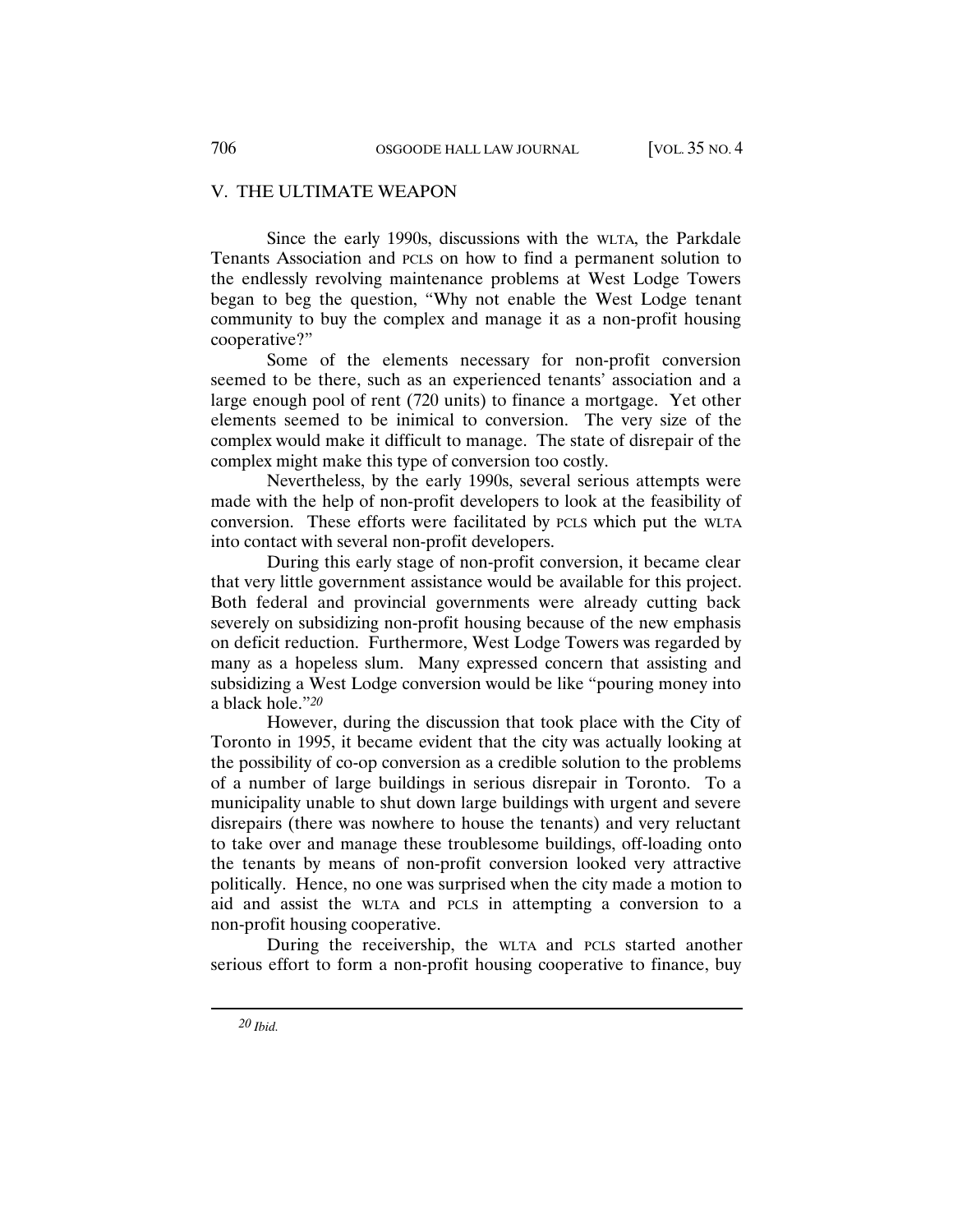and operate the building. A prominent non-profit developer [Tenant Non-profit Development Cooperative (TNDC)] agreed to work with the WLTA. A well known housing co-op expert, Mark Goldblatt, was engaged to work on the project for TNRC. By early 1996 the West Lodge Housing Cooperative was incorporated and a co-op conversion plan was submitted to city council. The co-op put together a very unique financing package to buy the building: a first mortgage was secured, guaranteed by Canada Mortgage and Housing Corporation, while the City of Toronto guaranteed a second mortgage at 15 per cent of the acquisition costs. No government subsidy was present in the arrangement.*21*

In the Spring of 1996, West Lodge Housing Co-operative Inc. and the TNRC ran an extensive education and information campaign on co-op conversion for the tenants in the complex. On 6-7 June 1996, a tenant referendum was conducted by PCLS under the supervision of the City of Toronto.*22* All residents sixteen years and older were eligible to vote. Of the 1996 votes cast, at least one person from 92 per cent of the units voted. Eighty-nine per cent voted in favour of co-op conversion and 10 per cent voted against.

In the fall of 1996, the WLTA retained PCLS to obtain status to intervene in the City of Toronto's receivership proceedings. Soon, the receiver would bring a motion to have its choice of prospective purchaser approved by the court. The tenants had seen decades of dysfunction in the complex. To their chagrin, it was becoming clear that the Wynn family's mortgagee corporation, the second mortgagee and party to the proceedings, would be supporting the bid of another of their corporations, newly created to purchase 103 and 105 West Lodge Avenue. The tenants wanted to present evidence that the only way to properly run the two towers and ensure the health and safety of its residents, was through a non-profit, tenant-run cooperative. Intervenor status was granted.*23*

In the spring of 1997, the cooperative made an offer to purchase the property from the receiver. Although the offer was arguably the fair market value of the West Lodge property, and certainly above any bids of outside parties, the Wynn's newly formed corporation was able to out-bid the cooperative because its financing package required cash be

*<sup>21</sup> Ibid.*

*<sup>22</sup>* Polls were open from 7 a.m. to 10 p.m. Counting of the ballots took place immediately after the polls closed on Friday, 7 June 1996 at 10 p.m.

<sup>23</sup> The Corporation of the City of Toronto. Zaidan Realty Corporation and 981673 Ontario Ltd. (10 October 1996), No. B243/95 (Ont. Ct. (Gen. Div.)), MacPherson J. [unreported].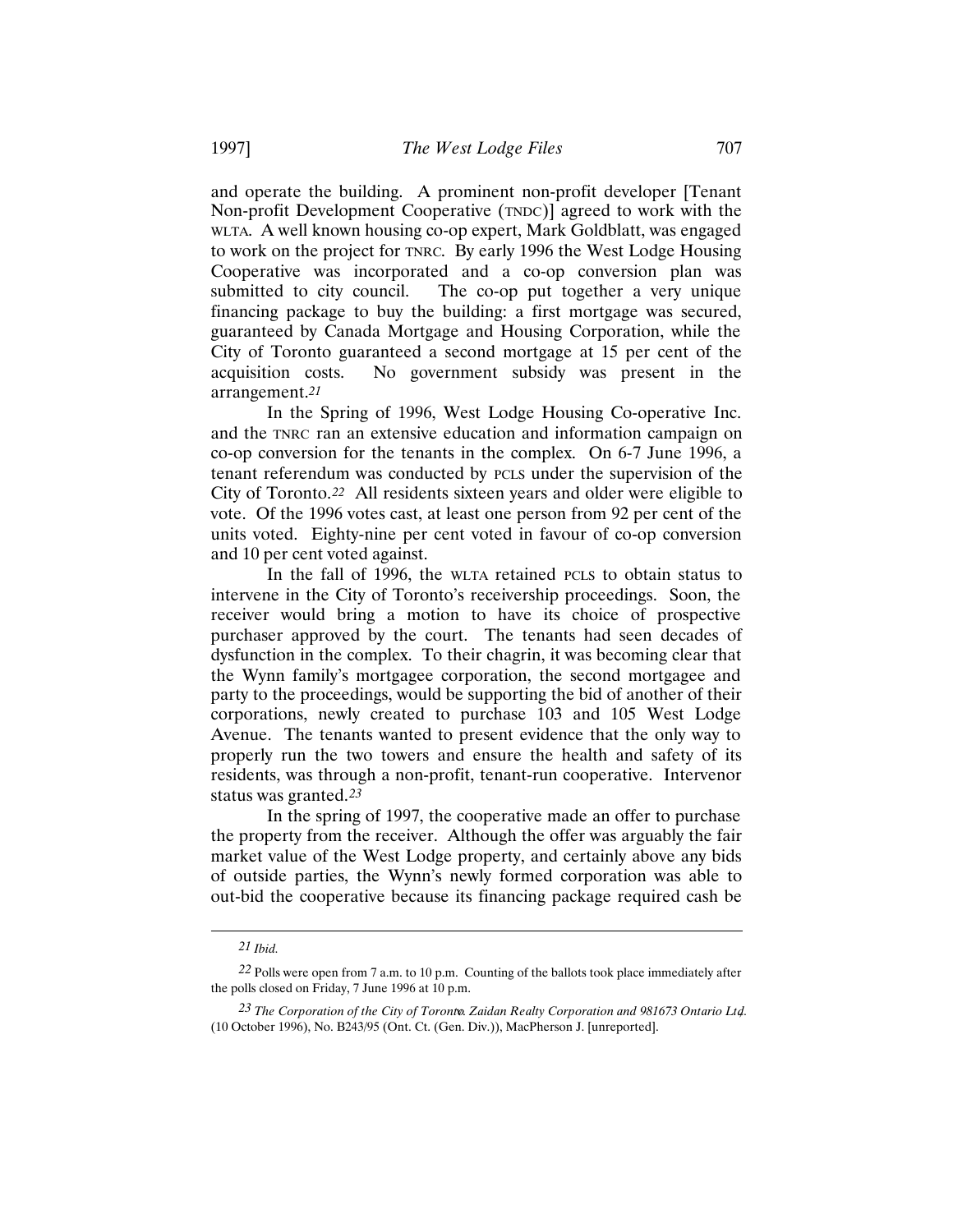paid only to those creditors with priority over the Wynn's second mortgagee. In the final hour, the receiver chose the offer of the Wynn's bidding corporation.

In May 1997, at the motion of the receiver to have the court approve the sale, the WLTA echoed the protests of the City of Toronto. Both the WLTA and the city asked the court to instead approve a sale to the cooperative. The WLTA was hoping that the court would look to the interests of the tenants and refuse to approve any decision of the receiver to sell to a corporation closely related to the very landlord which had failed to successfully manage the building in the past. In fact, earlier in these very proceedings, when the Wynn's mortgagee company was scrutinized, their track record as managers of the property was found to be "abysmal."*24*

Unfortunately, the Honourable Madame Justice Epstein relied on established caselaw which dictated that the interests of the creditors are paramount, and that the choice of a receiver should only be questioned by the court in the most exceptional of cases.*25* Although unwilling to allow social factors to prevent the sale, she was sympathetic to the plight of the tenants, and ordered that the purchasers comply with the rehabilitation and management plans put forward by the city and the tenants. To further protect the tenants, the court ordered that the purchasers provide a two million dollar letter of credit against which the city might draw monies to complete work not performed by the purchaser in default of the rehabilitation and management plans.

After decades of disrepair in the West Lodge Towers, the tenants are now enjoying the benefits of the period from 1995 to 1997 when the receiver diligently rehabilitated the building, a spirit that the purchaser has been forced to follow. The tenants' cooperative is appealing the decision of Madame Justice Epstein to the Ontario Court of Appeal. In the meantime, the cooperative is hoping that the Wynns may sell the property; otherwise, the honeymoon from the chaos is expected to end as soon as the rehabilitation and management plans are complied with, and the landlord can again direct rent revenue away from the maintenance of the building. History, as proven at the West Lodge Towers, repeats itself.

*<sup>24</sup> Ibid.* (9 November 1996) [unreported].

*<sup>25</sup> Ibid.* (4 July 1997) No. B243/95 (Ont. Ct. (Gen. Div) (oral reasons delivered previously on 2 June 1997) [unreported].